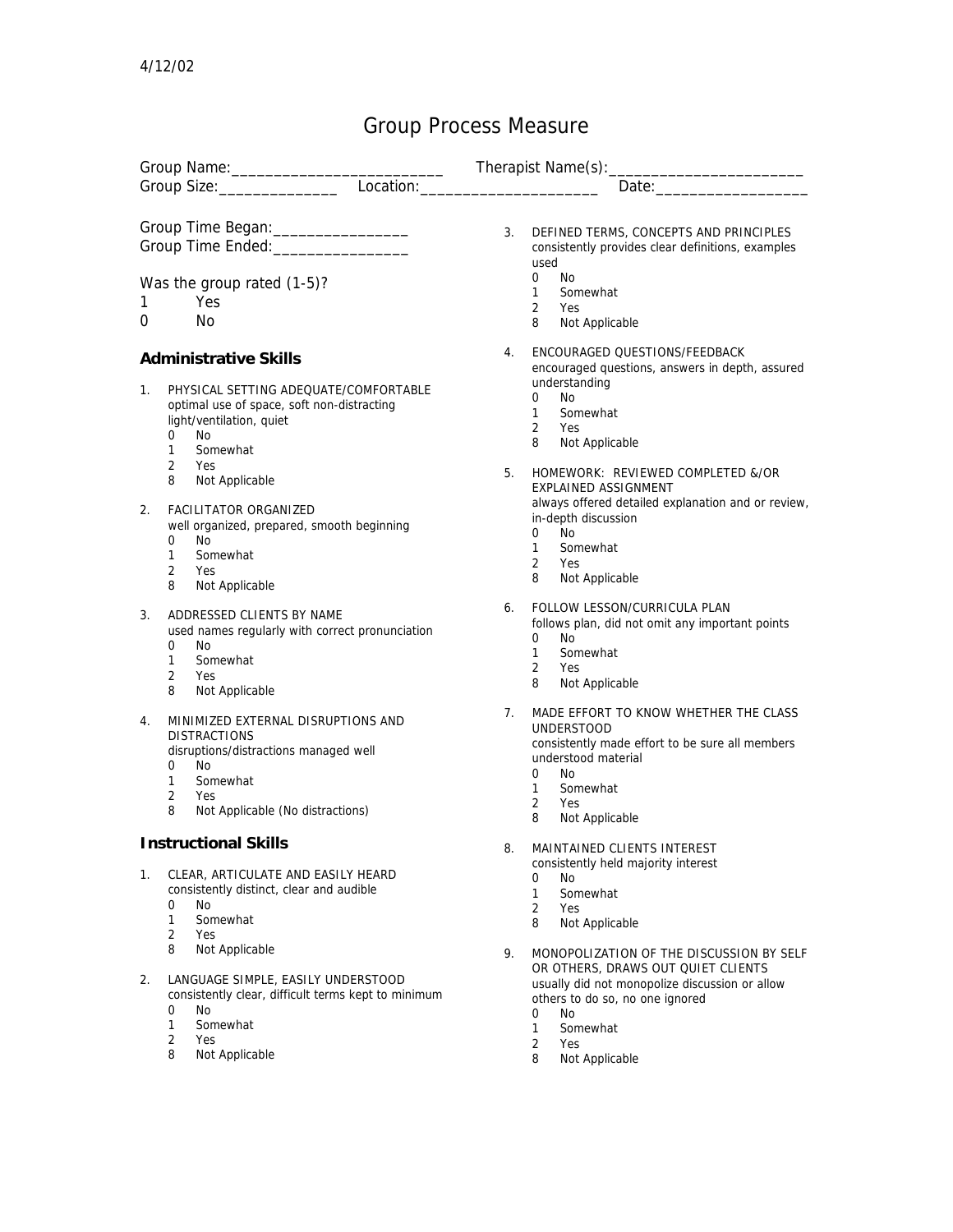10. PROVIDED OPPORTUNITY FOR CLIENTS TO PRACTICE MATERIAL LEARNED ample opportunity to practice, consistently appropriate

 $0$  No

- 1 Somewhat
- 2 Yes
- 8 Not Applicable
- 11. MEDIATED CONFLICTS OR DIFFERENCES OF OPINION
	- appropriately mediated successfully
	- 0 No
	- 1 Somewhat
	- 2 Yes
	- 8 Not Applicable
- 12. WRAP UP, CLOSURE
	- adequate closure
	- .<br>No
	- 1 Somewhat
	- 2 Yes
	- 8 Not Applicable

## **Therapeutic Skills**

- 1. RESTATED/REFLECTED consistently restated/reflected, appropriate, complex and accurate
	- 0 No
	- 1 Somewhat<br>2 Yes
	- 2 Yes
	- 8 Not Applicable
- 2. CLARIFIED
	- clarifies when necessary, accurate/complete 0 No
	- 1 Somewhat
	-
	- 2 Yes Not Applicable
- 3. SUMMARIZED
	- regularly summarized, complex and accurate 0 No
	- 1 Somewhat
	- 2 Yes
	- 8 Not Applicable
- 4. PROBED/QUESTIONED
	- consistently used accurate probing questions 0 No
	- 1 Somewhat
	- 2 Yes
	- 8 Not Applicable
- 5. QUESTION STYLE

majority of questions were open 0 No

- 1 Somewhat
- 
- 2 Yes<br>8 Not Not Applicable
- 6. CHALLENGED (Thoughts/Behaviors) consistently challenged appropriately with no hostility or sarcasm
	- 0 No
	- 1 Somewhat
	- 2 Yes
	- 8 Not Applicable
- 7. IDENTIFIED/REFLECTED FEELINGS consistently and accurately identified and reflected
	- feelings<br>0 No 0 No
	- 1 Somewhat
	- 2 Yes
	- 8 Not Applicable
- 8. PROVIDED FEEDBACK TO INDIVIDUALS AND GROUP consistently provides accurate feedback to both individuals and group
	- 0 No
	- 1 Somewhat
	- 2 Yes
	- 8 Not Applicable
- 9. ADVISED
	- consistently appropriate, accurate timing, not overdone
	- 0 No
	- 1 Somewhat
	- 2 Yes
	- 8 Not Applicable
- 10. INTERVENTION (Changed Directions) consistently used appropriate and well timed interventions
	- 0 No
	- 1 Somewhat
	- 2 Yes
	- 8 Not Applicable
- 11. NONVERBAL BEHAVIORS consistently appropriate recognition and feedback, in-depth
	- 0 No
	- 1 Somewhat
	- 2 Yes
	- 8 Not Applicable
- 12. MODEL BEHAVIOR
	- consistently appropriate behavior and dress
	- 0 No
	- 1 Somewhat
	- 2 Yes
	- 8 Not Applicable
- 13. RESPECT
	- treats clients with consideration and respect
	- 0 No
	- 1 Somewhat
	- 2 Yes
	- 8 Not Applicable